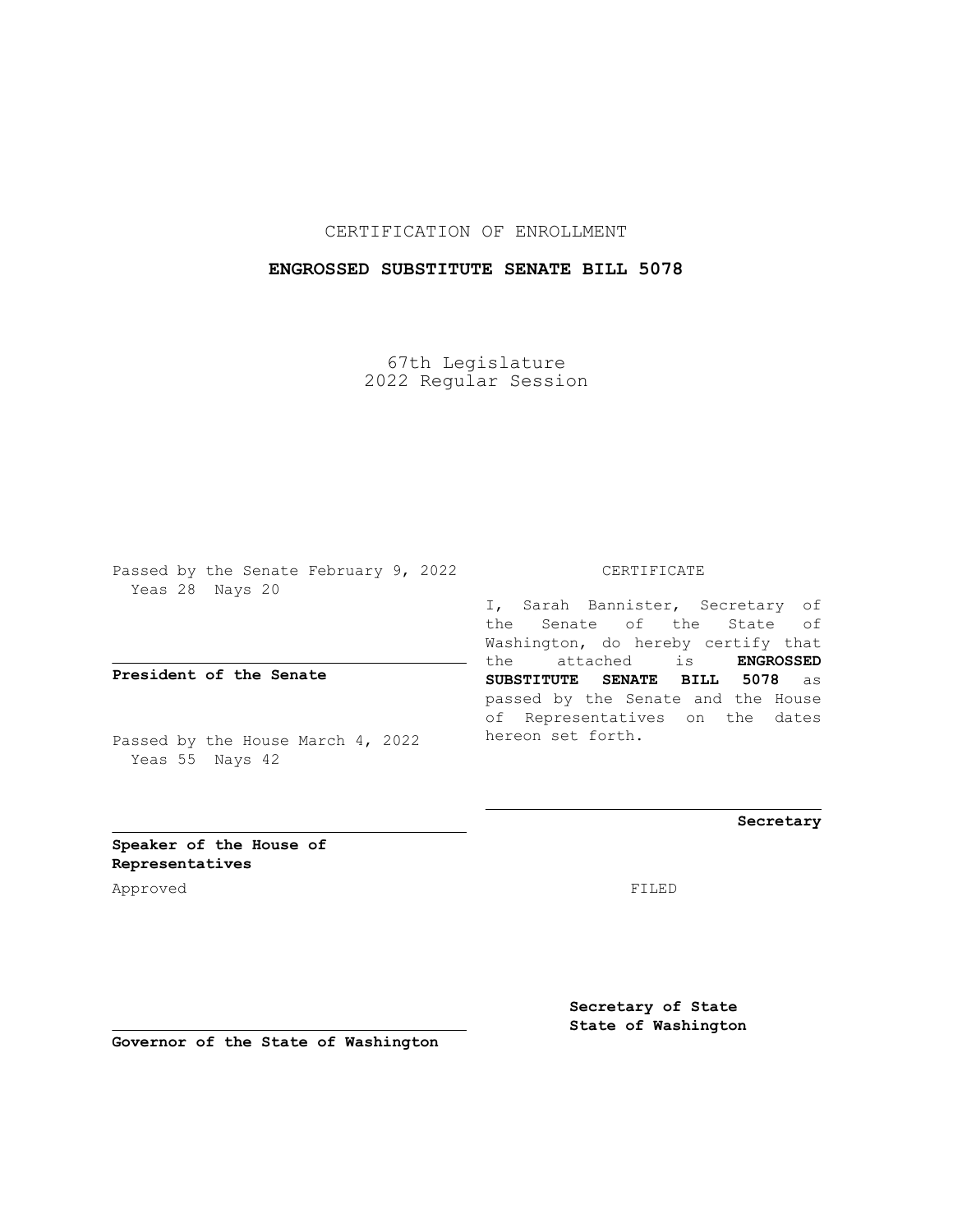### **ENGROSSED SUBSTITUTE SENATE BILL 5078**

Passed Legislature - 2022 Regular Session

# **State of Washington 67th Legislature 2021 Regular Session**

**By** Senate Law & Justice (originally sponsored by Senators Liias, Kuderer, Darneille, Hunt, Nguyen, Pedersen, and Wilson, C.; by request of Attorney General)

READ FIRST TIME 01/29/21.

 AN ACT Relating to establishing firearms-related safety measures to increase public safety by prohibiting the manufacture, importation, distribution, selling, and offering for sale of large capacity magazines, and by providing limited exemptions applicable to licensed firearms manufacturers and dealers for purposes of sale to armed forces branches and law enforcement agencies for purposes of sale or transfer outside the state; amending RCW 9.41.010; adding new sections to chapter 9.41 RCW; creating a new section; prescribing 9 penalties; and providing an effective date.

BE IT ENACTED BY THE LEGISLATURE OF THE STATE OF WASHINGTON:

 NEW SECTION. **Sec. 1.** The legislature finds and declares that gun violence is a threat to the public health and safety of Washingtonians. Firearms equipped with large capacity magazines increase casualties by allowing a shooter to keep firing for longer periods of time without reloading. Large capacity magazines have been used in all 10 of the deadliest mass shootings since 2009, and mass shooting events from 2009 to 2018 where the use of large capacity magazines caused twice as many deaths and 14 times as many injuries. Documentary evidence following gun rampages, including the 2014 shooting at Seattle Pacific University, reveals many instances where victims were able to escape or disarm the shooter during a pause to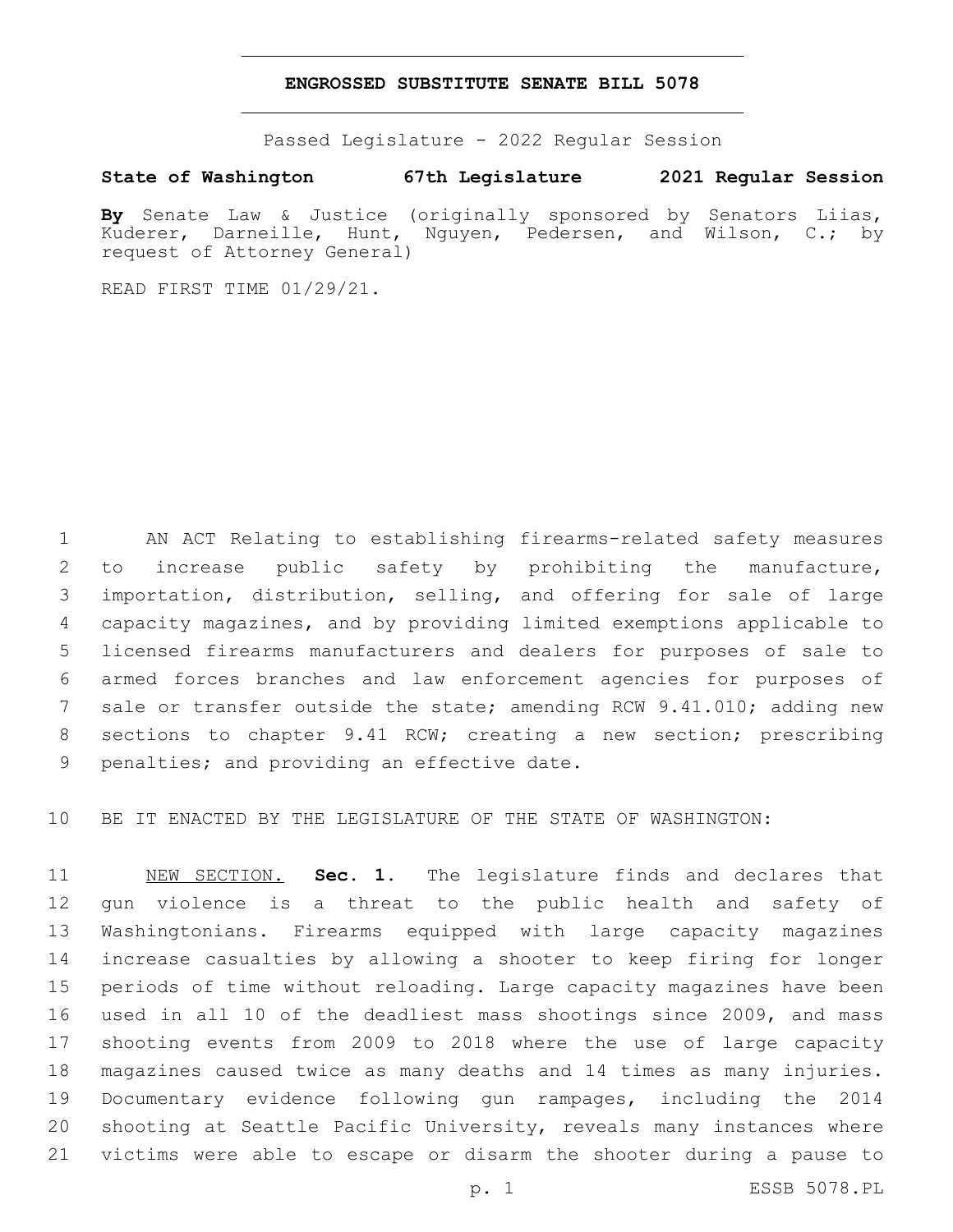reload, and such opportunities are necessarily reduced when large capacity magazines are used. In addition, firearms equipped with large capacity magazines account for an estimated 22 to 36 percent of crime guns and up to 40 percent of crime guns used in serious violent crimes. Based on this evidence, and on studies showing that mass shooting fatalities declined during the 10-year period when the federal assault weapon and large capacity magazine ban was in effect, the legislature finds that restricting the sale, manufacture, and distribution of large capacity magazines is likely to reduce gun deaths and injuries. The legislature further finds that this is a well-calibrated policy based on evidence that magazine capacity limits do not interfere with responsible, lawful self-defense. The legislature further finds that the threats to public safety posed by large capacity magazines are heightened given current conditions. Our 15 country is in the midst of a pandemic, economic recession, social tensions, and reckonings over racial justice. The years 2020 and 2021 have seen a sharp increase in gun sales and gun violence, as well as fears over gun violence and incidents of armed intimidation. In this volatile atmosphere, the legislature declares that it is time to enhance public health and safety by limiting the sale of large capacity magazines. The legislature intends to limit the prospective sale of large capacity magazines, while allowing existing legal owners to retain the large capacity magazines they currently own.

 **Sec. 2.** RCW 9.41.010 and 2021 c 215 s 93 are each amended to 25 read as follows:

 Unless the context clearly requires otherwise, the definitions in 27 this section apply throughout this chapter.

 (1) "Antique firearm" means a firearm or replica of a firearm not designed or redesigned for using rim fire or conventional center fire ignition with fixed ammunition and manufactured in or before 1898, including any matchlock, flintlock, percussion cap, or similar type of ignition system and also any firearm using fixed ammunition manufactured in or before 1898, for which ammunition is no longer manufactured in the United States and is not readily available in the 35 ordinary channels of commercial trade.

 (2) "Barrel length" means the distance from the bolt face of a closed action down the length of the axis of the bore to the crown of the muzzle, or in the case of a barrel with attachments to the end of any legal device permanently attached to the end of the muzzle.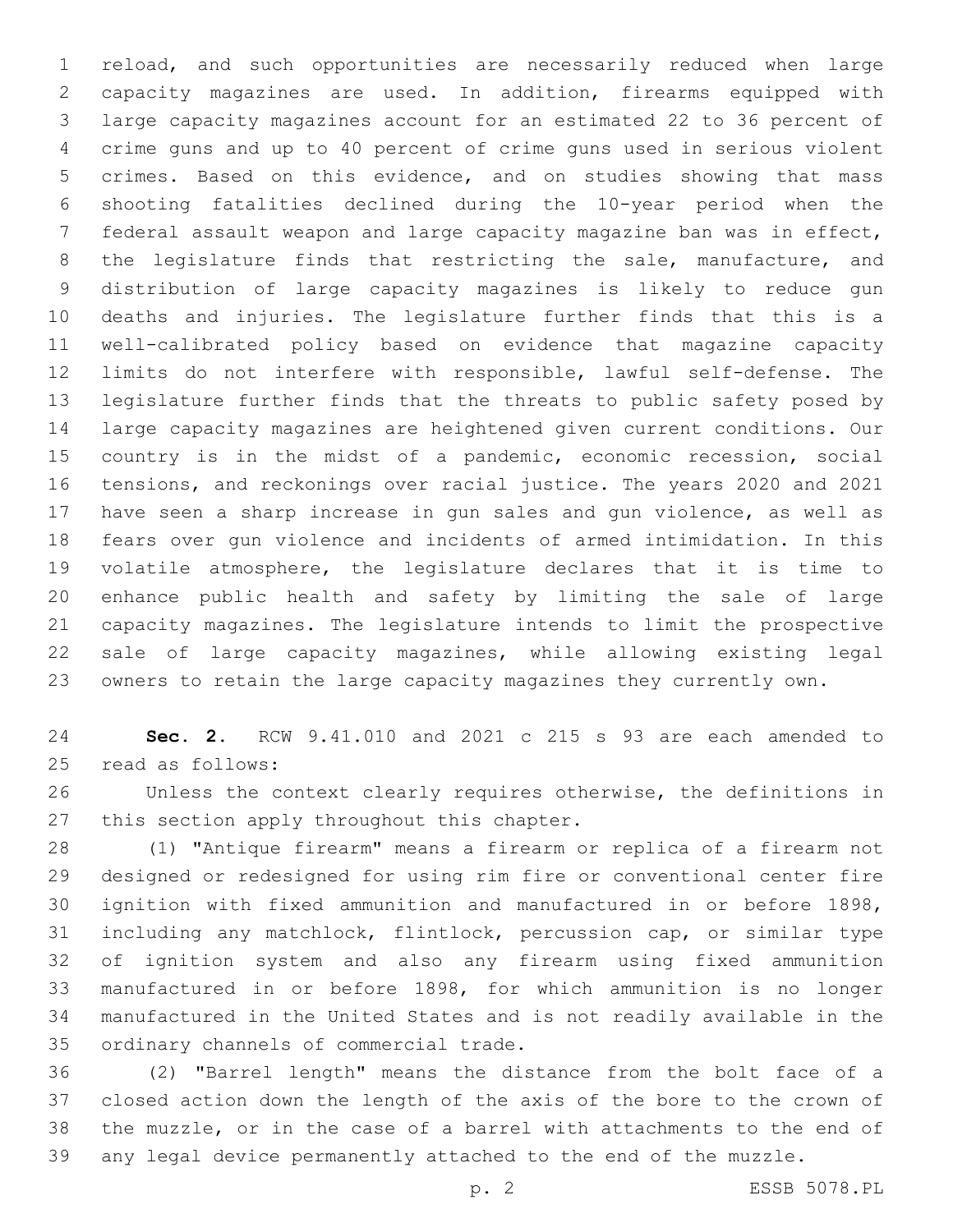(3) "Bump-fire stock" means a butt stock designed to be attached to a semiautomatic firearm with the effect of increasing the rate of fire achievable with the semiautomatic firearm to that of a fully automatic firearm by using the energy from the recoil of the firearm to generate reciprocating action that facilitates repeated activation 6 of the trigger.

(4) "Crime of violence" means:7

 (a) Any of the following felonies, as now existing or hereafter amended: Any felony defined under any law as a class A felony or an attempt to commit a class A felony, criminal solicitation of or criminal conspiracy to commit a class A felony, manslaughter in the first degree, manslaughter in the second degree, indecent liberties if committed by forcible compulsion, kidnapping in the second degree, arson in the second degree, assault in the second degree, assault of 15 a child in the second degree, extortion in the first degree, burglary 16 in the second degree, residential burglary, and robbery in the second 17 degree;

 (b) Any conviction for a felony offense in effect at any time prior to June 6, 1996, which is comparable to a felony classified as a crime of violence in (a) of this subsection; and

 (c) Any federal or out-of-state conviction for an offense comparable to a felony classified as a crime of violence under (a) or 23 (b) of this subsection.

 (5) "Curio or relic" has the same meaning as provided in 27 25 C.F.R. Sec. 478.11.

 (6) "Dealer" means a person engaged in the business of selling firearms at wholesale or retail who has, or is required to have, a federal firearms license under 18 U.S.C. Sec. 923(a). A person who does not have, and is not required to have, a federal firearms license under 18 U.S.C. Sec. 923(a), is not a dealer if that person makes only occasional sales, exchanges, or purchases of firearms for the enhancement of a personal collection or for a hobby, or sells all or part of his or her personal collection of firearms.

 (7) "Family or household member" has the same meaning as in RCW 7.105.010.35

 (8) "Felony" means any felony offense under the laws of this state or any federal or out-of-state offense comparable to a felony 38 offense under the laws of this state.

 (9) "Felony firearm offender" means a person who has previously been convicted or found not guilty by reason of insanity in this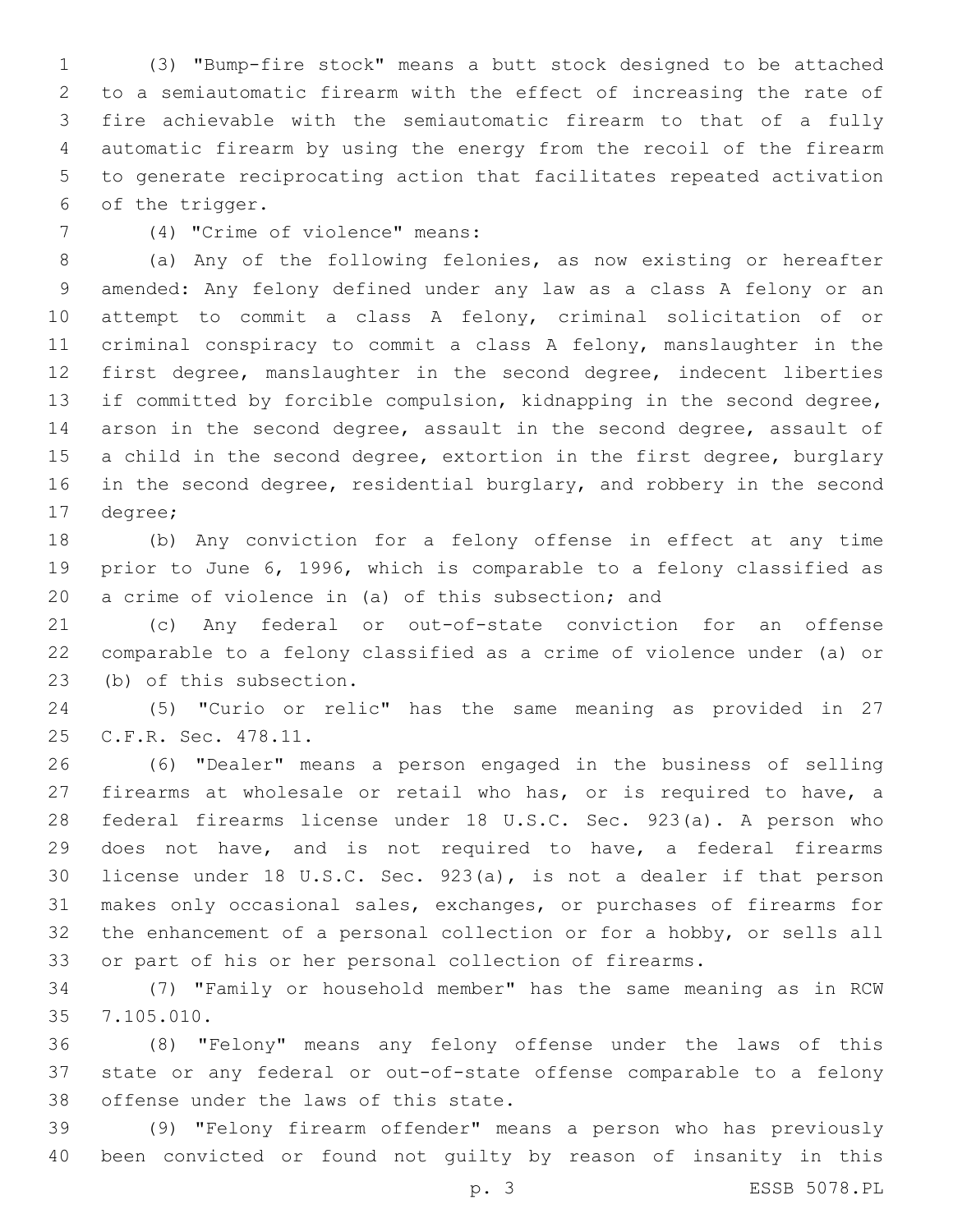state of any felony firearm offense. A person is not a felony firearm offender under this chapter if any and all qualifying offenses have been the subject of an expungement, pardon, annulment, certificate, or rehabilitation, or other equivalent procedure based on a finding of the rehabilitation of the person convicted or a pardon, annulment, or other equivalent procedure based on a finding of innocence.

- (10) "Felony firearm offense" means:7
- 

8 (a) Any felony offense that is a violation of this chapter;

9 (b) A violation of RCW 9A.36.045;

10 (c) A violation of RCW 9A.56.300;

11 (d) A violation of RCW 9A.56.310;

 (e) Any felony offense if the offender was armed with a firearm 13 in the commission of the offense.

 (11) "Firearm" means a weapon or device from which a projectile or projectiles may be fired by an explosive such as gunpowder. "Firearm" does not include a flare gun or other pyrotechnic visual distress signaling device, or a powder-actuated tool or other device designed solely to be used for construction purposes.

19 (12) "Gun" has the same meaning as firearm.

 (13) "Intimate partner" has the same meaning as provided in RCW 21 7.105.010.

 (14) "Law enforcement officer" includes a general authority Washington peace officer as defined in RCW 10.93.020, or a specially commissioned Washington peace officer as defined in RCW 10.93.020. "Law enforcement officer" also includes a limited authority Washington peace officer as defined in RCW 10.93.020 if such officer is duly authorized by his or her employer to carry a concealed 28 pistol.

 (15) "Lawful permanent resident" has the same meaning afforded a person "lawfully admitted for permanent residence" in 8 U.S.C. Sec. 31 1101(a)(20).

 (16) "Licensed collector" means a person who is federally 33 licensed under 18 U.S.C. Sec. 923(b).

 (17) "Licensed dealer" means a person who is federally licensed under 18 U.S.C. Sec. 923(a).35

(18) "Loaded" means:36

(a) There is a cartridge in the chamber of the firearm;

 (b) Cartridges are in a clip that is locked in place in the 39 firearm;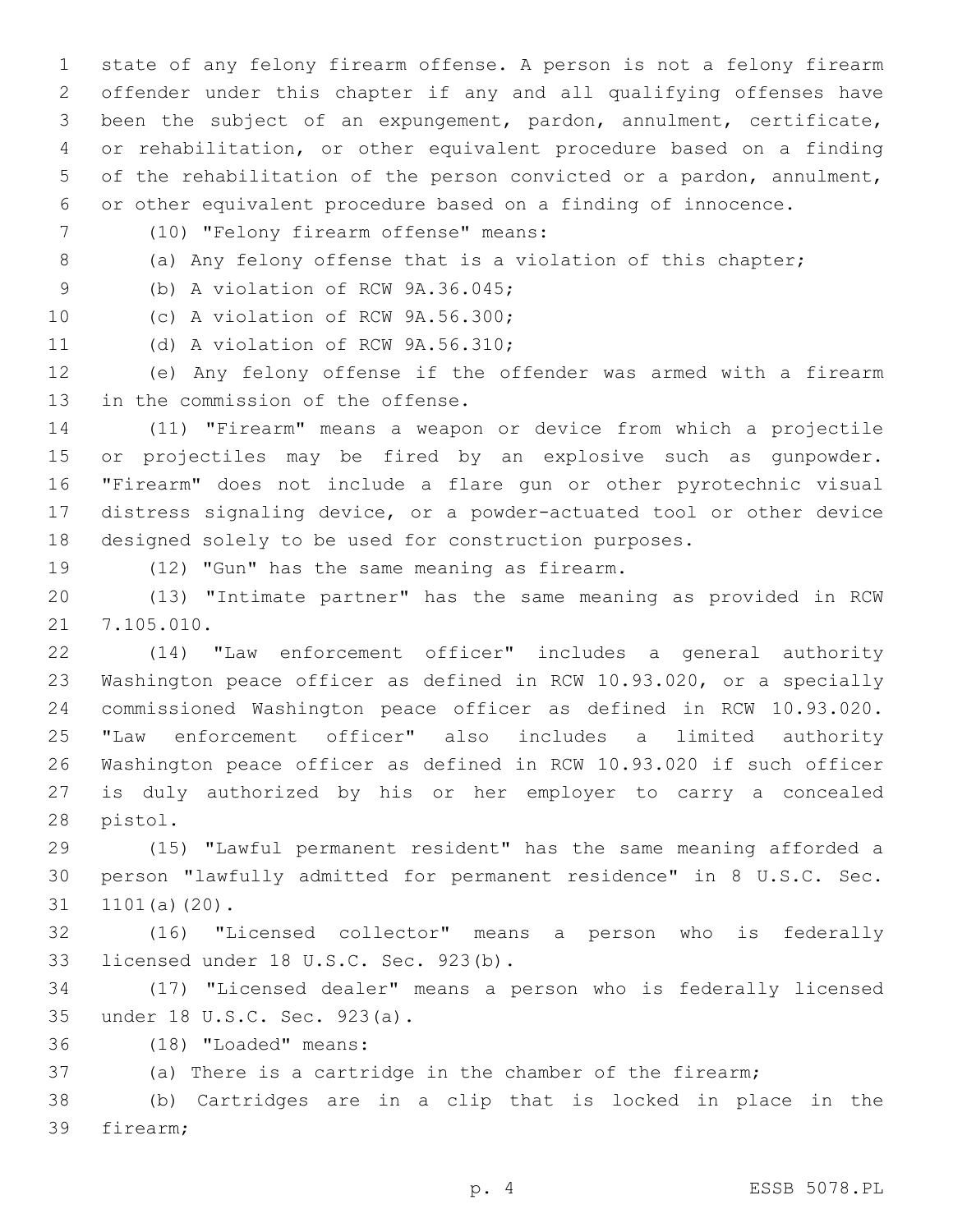(c) There is a cartridge in the cylinder of the firearm, if the 2 firearm is a revolver;

 (d) There is a cartridge in the tube or magazine that is inserted 4 in the action; or

 (e) There is a ball in the barrel and the firearm is capped or 6 primed if the firearm is a muzzle loader.

 (19) "Machine gun" means any firearm known as a machine gun, mechanical rifle, submachine gun, or any other mechanism or instrument not requiring that the trigger be pressed for each shot and having a reservoir clip, disc, drum, belt, or other separable mechanical device for storing, carrying, or supplying ammunition which can be loaded into the firearm, mechanism, or instrument, and fired therefrom at the rate of five or more shots per second.

14 (20) "Manufacture" means, with respect to a firearm or large 15 capacity magazine, the fabrication or construction of a firearm or 16 large capacity magazine.

 (21) "Nonimmigrant alien" means a person defined as such in 8 18 U.S.C. Sec. 1101(a)(15).

 (22) "Person" means any individual, corporation, company, association, firm, partnership, club, organization, society, joint 21 stock company, or other legal entity.

 (23) "Pistol" means any firearm with a barrel less than 23 ((sixteen)) 16 inches in length, or is designed to be held and fired 24 by the use of a single hand.

 (24) "Rifle" means a weapon designed or redesigned, made or remade, and intended to be fired from the shoulder and designed or redesigned, made or remade, and intended to use the energy of the explosive in a fixed metallic cartridge to fire only a single projectile through a rifled bore for each single pull of the trigger.

 (25) "Sale" and "sell" mean the actual approval of the delivery of a firearm in consideration of payment or promise of payment.

32 (26) "Secure gun storage" means:

 (a) A locked box, gun safe, or other secure locked storage space that is designed to prevent unauthorized use or discharge of a 35 firearm; and

(b) The act of keeping an unloaded firearm stored by such means.

 (27) "Semiautomatic assault rifle" means any rifle which utilizes a portion of the energy of a firing cartridge to extract the fired cartridge case and chamber the next round, and which requires a separate pull of the trigger to fire each cartridge.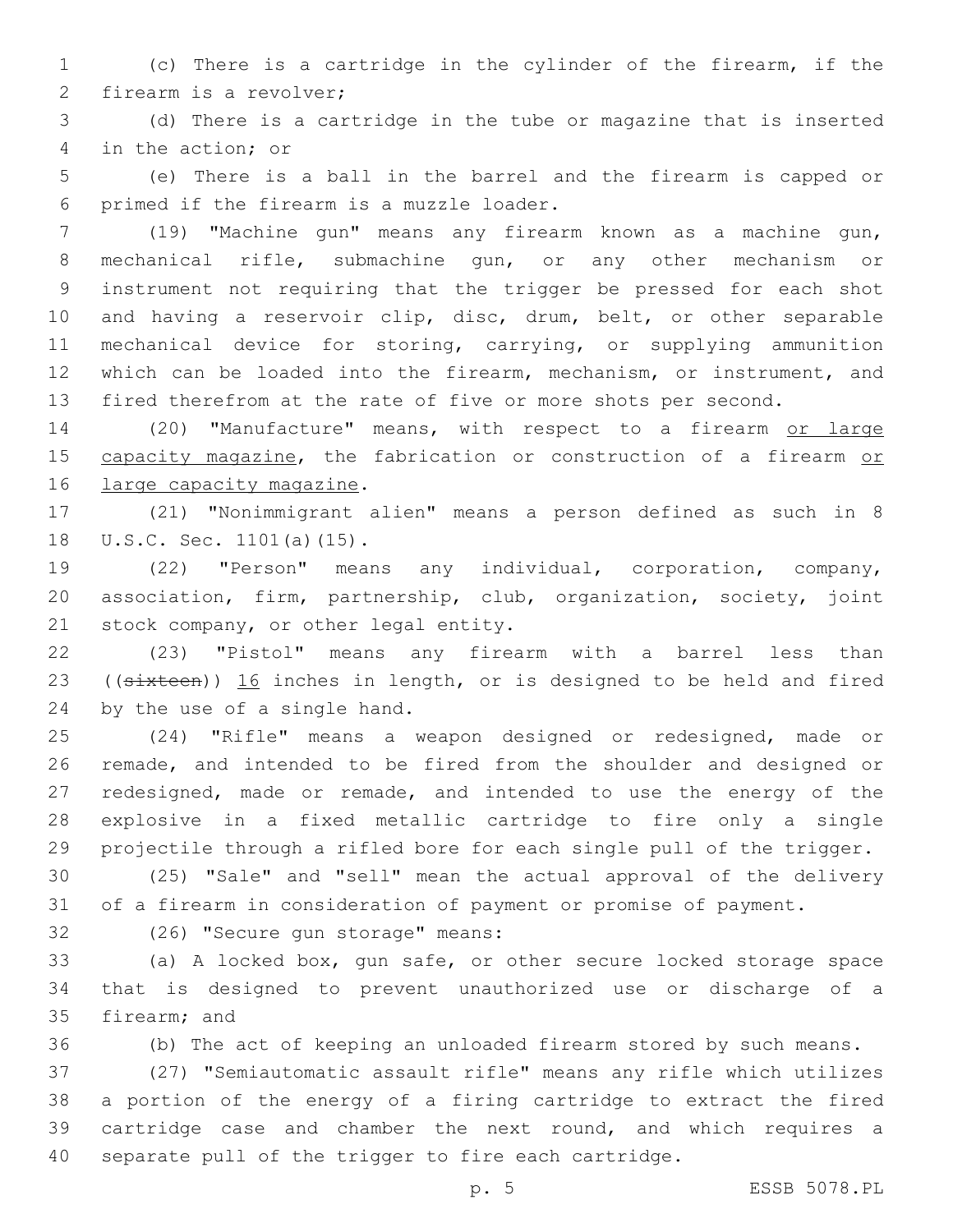1 "Semiautomatic assault rifle" does not include antique firearms, 2 any firearm that has been made permanently inoperable, or any firearm 3 that is manually operated by bolt, pump, lever, or slide action.

4 (28) "Serious offense" means any of the following felonies or a 5 felony attempt to commit any of the following felonies, as now 6 existing or hereafter amended:

7 (a) Any crime of violence;

8 (b) Any felony violation of the uniform controlled substances 9 act, chapter 69.50 RCW, that is classified as a class B felony or 10 that has a maximum term of imprisonment of at least  $((\text{ten}))$  10 years;

11 (c) Child molestation in the second degree;

12 (d) Incest when committed against a child under age ((fourteen)) 13 14;

14 (e) Indecent liberties;

15 (f) Leading organized crime;

16 (g) Promoting prostitution in the first degree;

17 (h) Rape in the third degree;

18 (i) Drive-by shooting;

19 (j) Sexual exploitation;

 (k) Vehicular assault, when caused by the operation or driving of a vehicle by a person while under the influence of intoxicating liquor or any drug or by the operation or driving of a vehicle in a 23 reckless manner;

 (l) Vehicular homicide, when proximately caused by the driving of any vehicle by any person while under the influence of intoxicating liquor or any drug as defined by RCW 46.61.502, or by the operation 27 of any vehicle in a reckless manner;

28 (m) Any other class B felony offense with a finding of sexual 29 motivation, as "sexual motivation" is defined under RCW 9.94A.030;

30 (n) Any other felony with a deadly weapon verdict under RCW 31 9.94A.825;

 (o) Any felony offense in effect at any time prior to June 6, 1996, that is comparable to a serious offense, or any federal or out- of-state conviction for an offense that under the laws of this state would be a felony classified as a serious offense; or

36 (p) Any felony conviction under RCW 9.41.115.

37 (29) "Short-barreled rifle" means a rifle having one or more 38 barrels less than ((sixteen)) 16 inches in length and any weapon made 39 from a rifle by any means of modification if such modified weapon has 40 an overall length of less than  $((\text{twenty-six}))$  26 inches.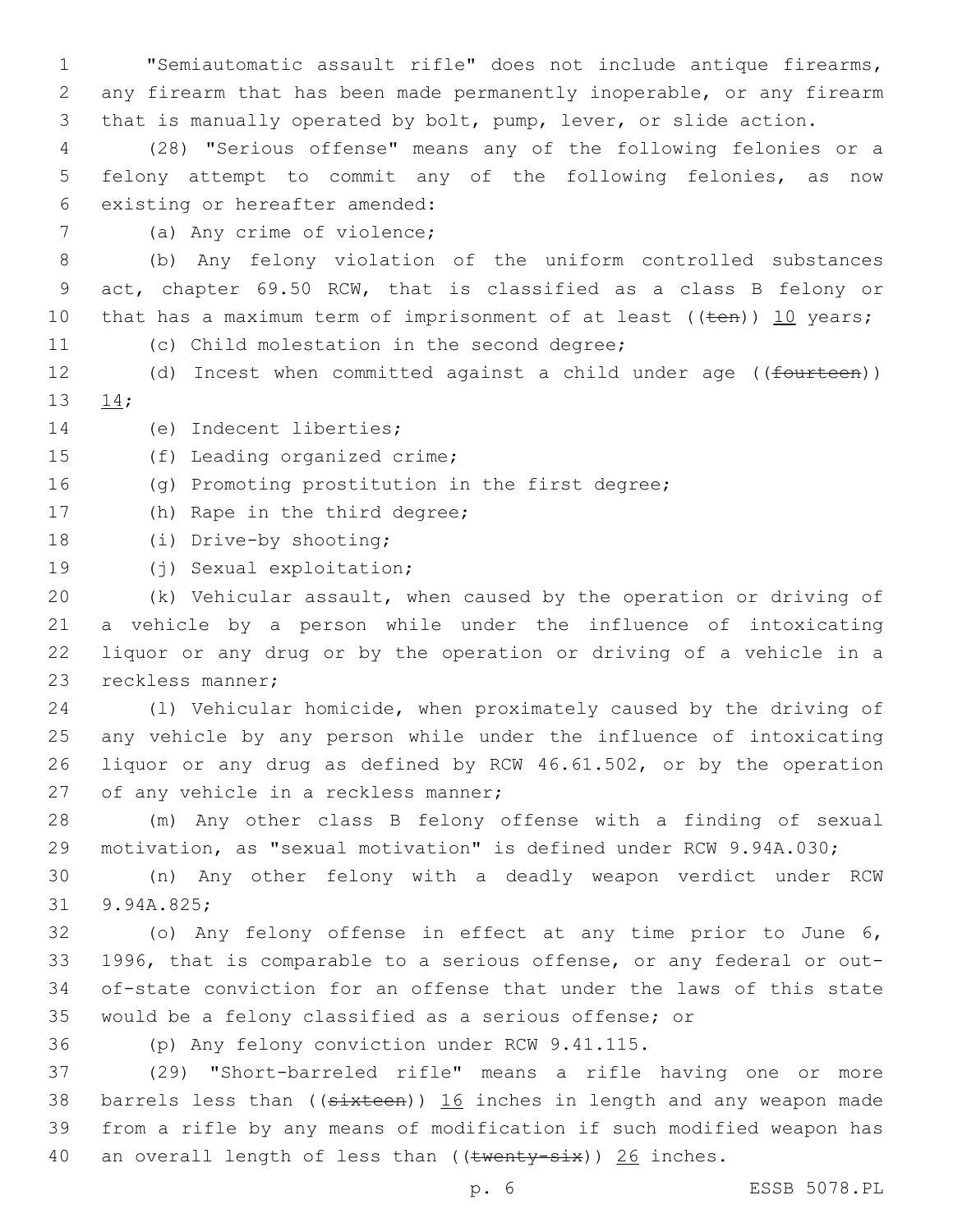(30) "Short-barreled shotgun" means a shotgun having one or more 2 barrels less than ((eighteen)) 18 inches in length and any weapon made from a shotgun by any means of modification if such modified 4 weapon has an overall length of less than ((twenty-six)) 26 inches.

 (31) "Shotgun" means a weapon with one or more barrels, designed or redesigned, made or remade, and intended to be fired from the shoulder and designed or redesigned, made or remade, and intended to use the energy of the explosive in a fixed shotgun shell to fire through a smooth bore either a number of ball shot or a single 10 projectile for each single pull of the trigger.

 (32) "Transfer" means the intended delivery of a firearm to another person without consideration of payment or promise of payment including, but not limited to, gifts and loans. "Transfer" does not include the delivery of a firearm owned or leased by an entity licensed or qualified to do business in the state of Washington to, 16 or return of such a firearm by, any of that entity's employees or agents, defined to include volunteers participating in an honor guard, for lawful purposes in the ordinary course of business.

 (33) "Undetectable firearm" means any firearm that is not as detectable as 3.7 ounces of 17-4 PH stainless steel by walk-through metal detectors or magnetometers commonly used at airports or any firearm where the barrel, the slide or cylinder, or the frame or receiver of the firearm would not generate an image that accurately depicts the shape of the part when examined by the types of X-ray 25 machines commonly used at airports.

 (34) "Unlicensed person" means any person who is not a licensed 27 dealer under this chapter.

 (35) "Untraceable firearm" means any firearm manufactured after July 1, 2019, that is not an antique firearm and that cannot be traced by law enforcement by means of a serial number affixed to the firearm by a federally licensed manufacturer or importer.

 (36) "Large capacity magazine" means an ammunition feeding device 33 with the capacity to accept more than 10 rounds of ammunition, or any conversion kit, part, or combination of parts, from which such a 35 device can be assembled if those parts are in possession of or under the control of the same person, but shall not be construed to include any of the following:

 (a) An ammunition feeding device that has been permanently altered so that it cannot accommodate more than 10 rounds of

ammunition;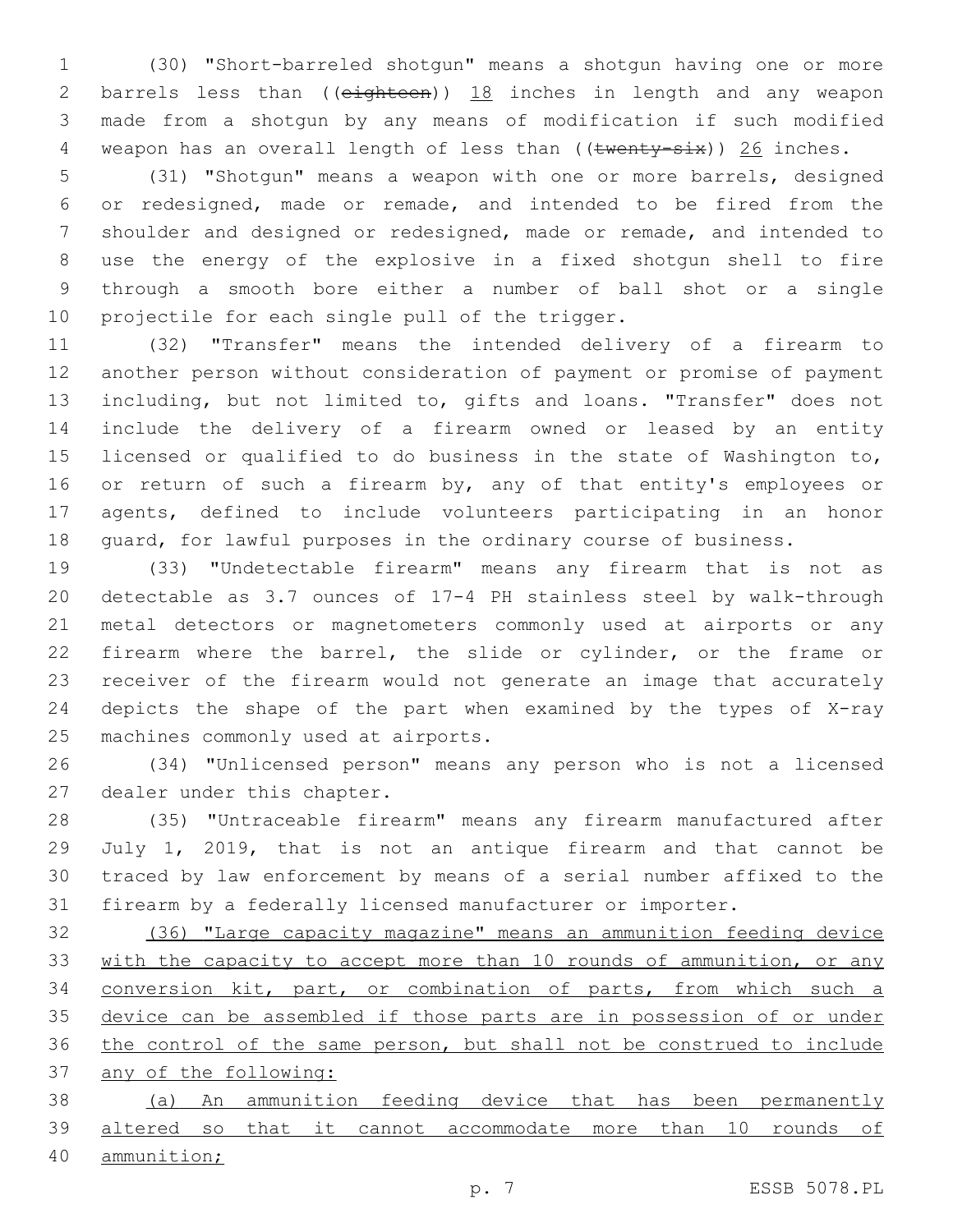(b) A 22 caliber tube ammunition feeding device; or (c) A tubular magazine that is contained in a lever-action firearm. (37) "Distribute" means to give out, provide, make available, or

 deliver a firearm or large capacity magazine to any person in this state, with or without consideration, whether the distributor is in- state or out-of-state. "Distribute" includes, but is not limited to, filling orders placed in this state, online or otherwise. "Distribute" also includes causing a firearm or large capacity magazine to be delivered in this state.

11 (38) "Import" means to move, transport, or receive an item from a 12 place outside the territorial limits of the state of Washington to a 13 place inside the territorial limits of the state of Washington. 14 "Import" does not mean situations where an individual possesses a 15 large capacity magazine when departing from, and returning to, 16 Washington state, so long as the individual is returning to Washington in possession of the same large capacity magazine the individual transported out of state.

 NEW SECTION. **Sec. 3.** A new section is added to chapter 9.41 RCW 20 to read as follows:

 (1) No person in this state may manufacture, import, distribute, 22 sell, or offer for sale any large capacity magazine, except as 23 authorized in this section.

 (2) Subsection (1) of this section does not apply to any of the 25 following:

 (a) The manufacture, importation, distribution, offer for sale, or sale of a large capacity magazine by a licensed firearms manufacturer for the purposes of sale to any branch of the armed forces of the United States or the state of Washington, or to a law enforcement agency in this state for use by that agency or its 31 employees for law enforcement purposes;

 (b) The importation, distribution, offer for sale, or sale of a large capacity magazine by a dealer that is properly licensed under federal and state law for the purpose of sale to any branch of the armed forces of the United States or the state of Washington, or to a law enforcement agency in this state for use by that agency or its 37 employees for law enforcement purposes;

 (c) The distribution, offer for sale, or sale of a large capacity magazine to or by a dealer that is properly licensed under federal

p. 8 ESSB 5078.PL